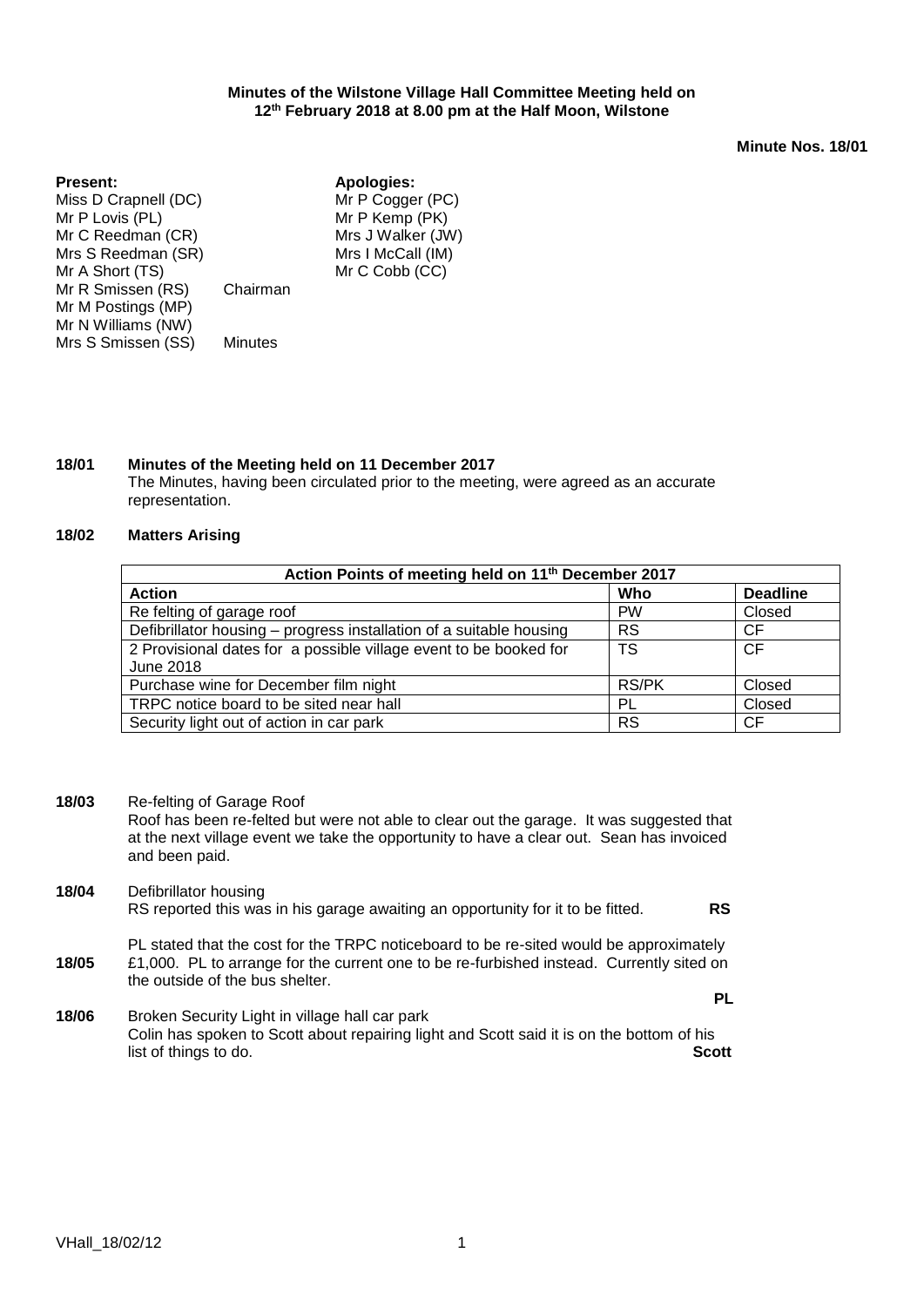# **18/07 Treasurer's Report**

| <b>Balances</b>    |   |           |
|--------------------|---|-----------|
|                    | £ |           |
| Current            |   | 257.30    |
| Deposit            |   | 21,561.18 |
| Money Market       |   | 7,000.00  |
| Petty cash         |   | 469.13    |
| Awaiting paying in |   | 11.47     |
|                    |   | 29,299.08 |
| Outstanding bills  |   | 0.00      |
| Unpaid cheques     |   | 0.00      |
| Total funds        |   | 29,299.08 |
|                    |   |           |

# **18/04 Website**

NW to put link on Village Hall website to Parish Council Website **NW**

#### **18/05 Future Events**

16/02/18 - Film night Victoria and Abdul. About 20 tickets left at Shop. NW has arranged for wine to arrive tomorrow (13/2/18) PL offered to help behind bar. RS to ask PC also. 7pm-7.15pm start

### **18/06**

DC reported that Peter Walker was keen to have an event in the village, fete style. PW would organise and JW would run the dog show. Weekend of 9/10 June was suggested. DC suggested approaching people to help. DC will draft something for the village newsletter. TS thought that those dates were free but would check **DC/TS** PL suggested asking Gill Glasser about doing her Art Festival again? It was originally going to be bi-annual but could be an alternative. Need to move quickly with date due to booking marquee. It was decided to provisionally book marquee and put a committee together. DC to discuss with PW **DC/PW**

#### **18/07 Hall Lettings/Minute Secretary**

TS to give up bookings secretary role at AGM. TS will hand over and support new bookings secretary where required. Joint advert to be put in Village newsletter for March and April edition for Minutes Secretary and Booking Secretary. Bullet points to be included

- enquiries by email and phone
- qualifying residency of person booking
- attendance at hall minimal

AGM on 16/5/18 to be added to the advert. **TS/RS**

TS suggested there should be a hall daily rate for special events such as weddings. PL suggested having a manager who could take on both roles and liaise with tradesman/cleaning staff etc

#### **18/08 Any Other Business**

29/1/18 - Meeting held with village shop, village hall representatives and other interested parties regarding possible changes at the village hall. Discussed possibility of incorporating shop into village hall, debated alternatives including raising money. Separate notes taken.